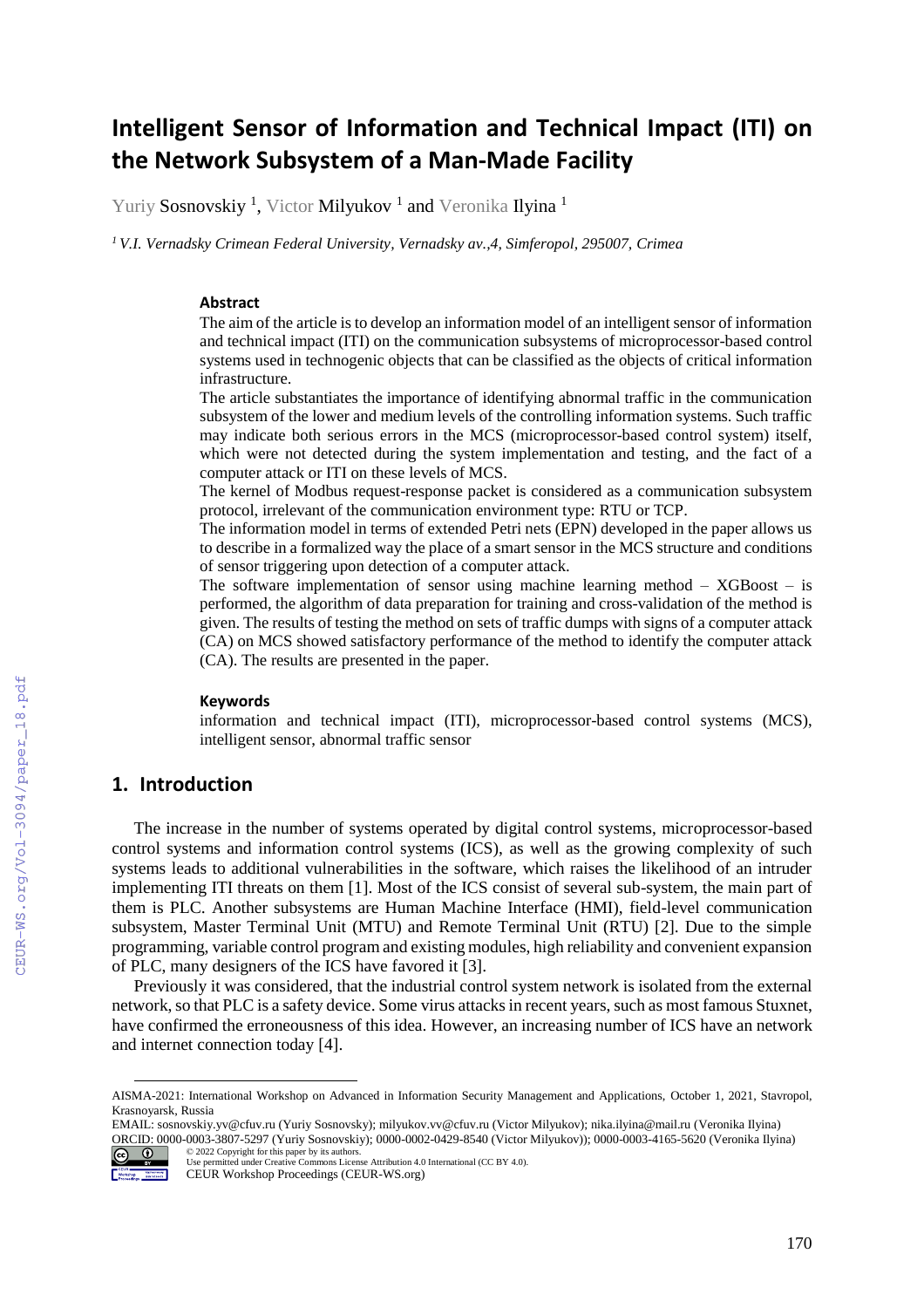There are lot of examples of different vulnerabilities with high grade CVSS score. For example, in the month of 2022 alone, there are more than 100 entries in the search engine vulners.com. The list of manufacturers is extensive, these are Siemens (CVE-2014-2251), Schneider (CVE-2012-0931), Omron (CVE-2015-0987), Rockwell (CVE-2012-4690), Mitsubishi (CVE-2015-3938), WAGO and many other. Most records have a CVSS value of more than 5, often more than 7. It has been shown by the search engine SHODAN[5] that thousands of industrial control systems are directly accessible via the Internet. Yet today there is no consideration of the information security in the phase of building, testing PLCs, which causes various vulnerabilities and makes PLC programs vulnerable to tampering attacks[6][7][8].

For the cyber security of inner PLC programs, Daniel et al. converted SCL language to the model NuSMV [9] and proposed a formal verification method of complex properties for PLC programs[10].

ICS protection is becoming a particularly urgent task. At the top level of the network, standard methods and tools for protecting information systems are used. Methods to ensure the security of the upper-level communication subsystem of the ICS are well-known and continue to be actively developed. However, the field level and the level of programmable logic controllers for control and monitoring systems require using special measures to control information processes and be protected against computer attacks and other impacts.

A deeper protection approach is also being implemented. For example, ViPNet SIES MC is responsible for managing the components of the ViPNet Security for Industrial and Embedded Solutions (SIES) solution. It allows deploying the solution in a trusted way, putting its components into operation and updating both the components themselves and their key information. The ViPNet SIES solution is an embedded security tool for elements of ACS, M2M and industrial Internet of Things (IIoT) systems (Whitepaper "Application of cryptographic protection of information in intelligent electricity metering systems" Official documentation InfoTeCS, can be found at https://infotecs.ru/product/vipnet-sies-mc.html).

In-depth analysis performed on the Siemens PLC environment, communication protocol S7CommPlus. This protocol enables communication between the engineering software from the vendor and PLCs like the S7–1211C [11]

The key element of MCS security system is a sensor (indicator hardware or software module), allowing to detect the fact of a computer incident, i.e. a successful implementation of ITI by an intruder.

Thus, the task of developing an intelligent sensor of abnormal traffic in the communication subsystem of MСS, using methods to ensure easy configuration of the sensor and little dependence on the types and formats of data transmitted in different systems, is relevant and of practical interest.

### **Problem statement**

The following assumptions were made in this research:

the creation, training and testing of the smart sensor requires appropriate traffic dumps, for generation of which a special simulation model is used, and the developed technique for test sequences (dumps) generation is implemented;

the high level of consistency of the MCS communication subsystem simulation model is ensured by the fact that the software elements of the model can interact via a computer network with the actual components of the MCS, used in the model, without being fundamentally changed;

Modbus TCP was selected as the network communication protocol, but for the intelligent sensor the TCP part of the data packet is discarded and the content relating directly to the Modbus protocol is used. It is assumed, that analysis of TCP-packages for their relevance to standard criteria (correctness of addresses, integrity, absence of spam, etc.) is made on a higher level of information system by tools, which become standard.

Thus, the aim of the work is to develop information support, as well as software and hardware support, for the intelligent sensor of ITI on MCS communication subsystems of man-made facilities, on the basis of machine learning techniques.

Taking into account the above-mentioned assumptions, to achieve the goal the following tasks are set:

to develop the information support for the intelligent sensor of ITI on communication subsystems of MCS of man-made facilities;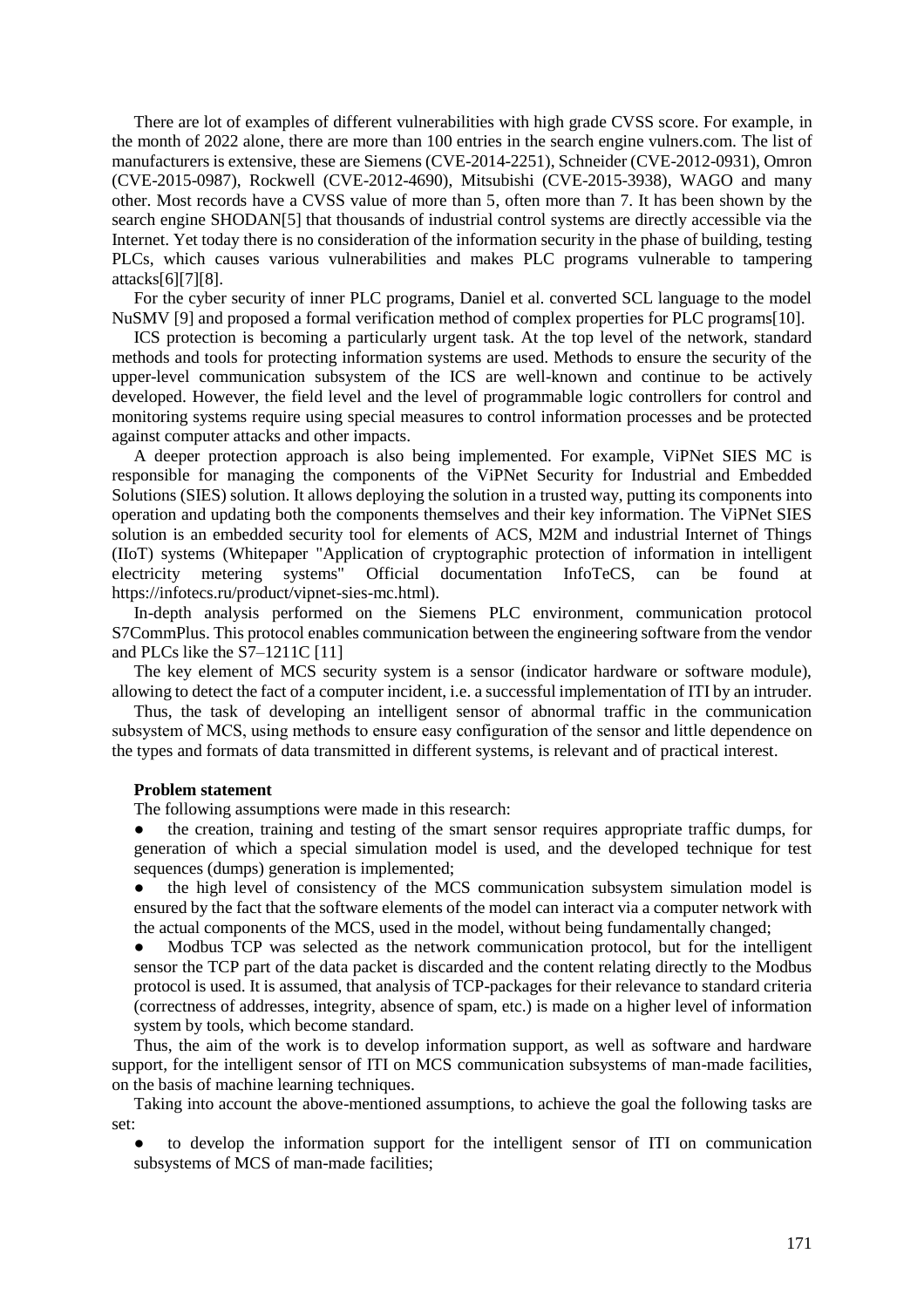to select a method for identifying abnormal MCS traffic, choosing from a variety of machine learning techniques, and to write a software program for the sensor model implementation;

to "train" the sensor with the help of special traffic dumps and test the sensor's output characteristics on the test dumps with rare "abnormal" events.

# **2. Information support for intelligent sensor of ITI on communication subsystems of man-made facilities MCSs**

The basis for the development of the methodology of MCS protection assessment under ITI conditions is the model of MCS functioning under ITI conditions, which allows a comprehensive analysis of the interrelated processes of MCS functioning, implementation of ITI and elimination of their consequences.

The scheme of the MCS model functioning under ITI conditions and in terms of the extended Petri net is presented in [12][13]. The model of MCS functioning under the conditions of ITI and in terms of extended Petri nets (EPN) contains three operating circuits, as with the regular functioning, the circuit of simulation of ITI at MCS and the circuit of elimination of the consequences of ITI on MCS.

It is assumed that in the ITI implementation an intruder may exploit undeclared capabilities [14] in both the MCS hardware and software as well as in the programmable data network routers. Moreover, an intruder can be not only external, but also internal, who is familiar with specifics and time constraints of the technological process (triggering conditions of automatic and automated actuators), and is able to implement unknown impact, realizing "zero" day vulnerability [15].

# **3. Identification of abnormal MCS traffic based on machine learning methods and software sensor implementation**

On the basis of preliminary research using dumps of normal and abnormal traffic, the most effective solution in terms of the combination of ROC AUC, Recall and Precision metrics was selected - an opensource library XGBoost, which provides a high-performance implementation of decision trees on gradient boosting.

Jupyter Notebook was used as the software environment and Python was chosen as the programming language.

### **The stage of data preparation for further processing is presented as a series of steps.**

1. Data conversion. For convenience, the data are converted into tabular form pandas.DataFrame. The obtained data are merged into dataFrame, which contains results of normal operation and error handling. A markup is added to these, indicating the data corresponding to the error operation of MCS.

2. Checking for additional attributes. One of the most important characteristics that will correlate strongly with the target variable is whether the device id, its register or function code is "new", the one that was not present during normal operation of the system. To add these features, the appropriate code has been implemented, excerpts of which are shown in Figure 1.

```
: data['new register address'] = \thetadata['new count registers'] = 0for i in range(len(data)):
if data['register_address'][i] not in norm_vals_reg_address:
    data['new-register_{address'][i] = 1if data['count_registers'][i] not in norm_count_registers:
    data['new_count_registers'][i] = 1
```
**Figure 1**: Implementation of additional attributes to check for new register values or number of registers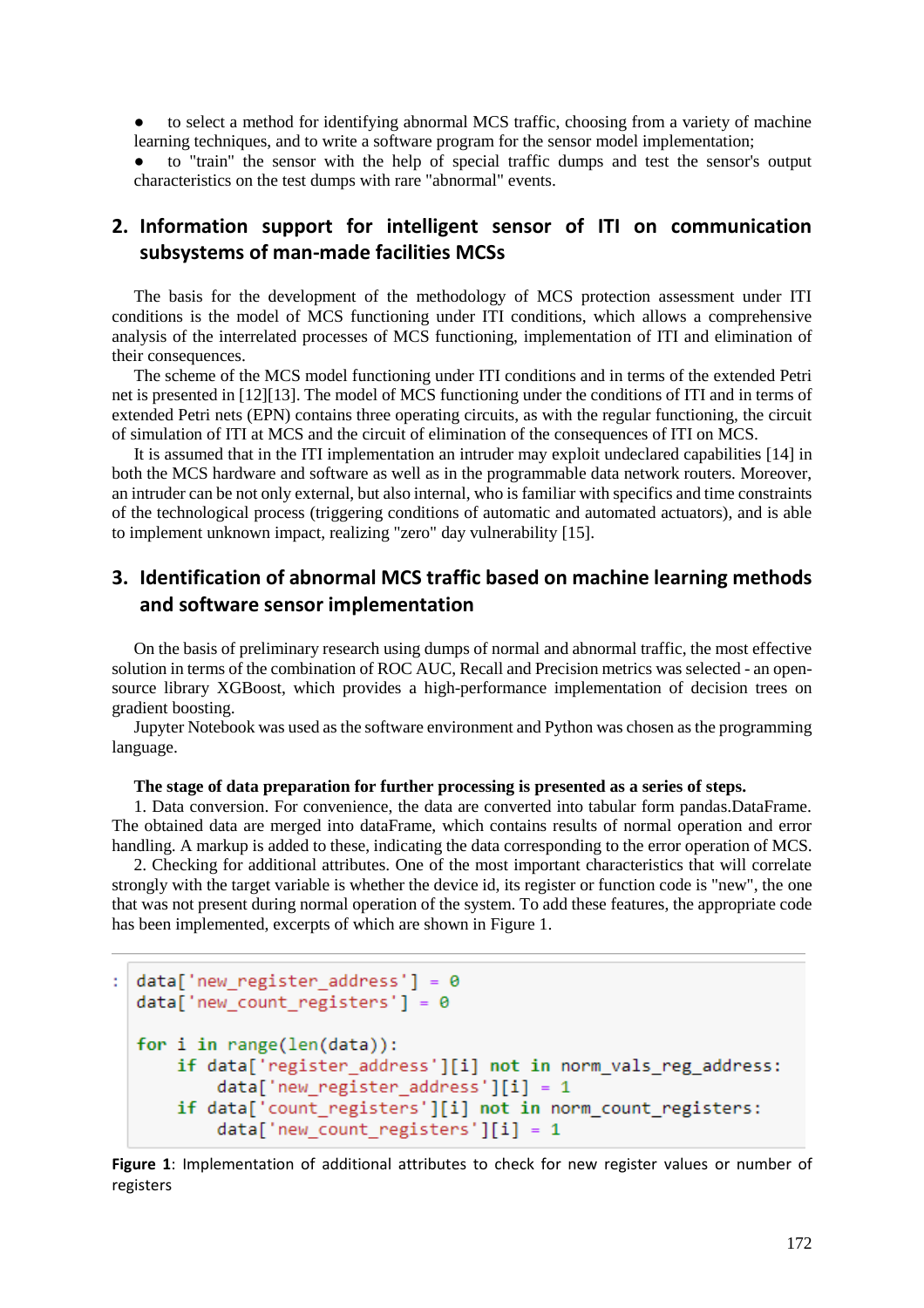3. In case of insufficient amount of training data, abnormal data corresponding to additional binary features are generated. Due to the fact that it is resource-intensive to generate examples of "bad" data in the emulator, this process can be automated in the case of additional features, for example when only one device or register id value needs changing. This operation also increases the amount of data, which will have a positive impact on the results obtained from the model as there will be more examples to study.

4. Machine learning: building and training the model. XGBoost package was chosen as the model. The resulting dataframe is broken down into features and target variable. These sets will be used for both cross validation and delayed sampling training. The training of the model on the resulting data is shown in Figure 2.

```
xgb.fit(X train, y train)
```

```
XGBClassifier(base_score=0.5, booster=None, colsample_bylevel=1,
        colsample bynode=1, colsample bytree=1, gamma=0, gpu id=-1,
        importance_type='gain', interaction_constraints=None,
        learning rate=0.300000012, max delta step=0, max depth=6,
        min child weight=1, missing=nan, monotone constraints=None,
        n estimators=100, n jobs=0, num parallel tree=1,
        objective='binary:logistic', random_state=0, reg_alpha=0,
        reg lambda=1, scale pos weight=1, subsample=1, tree method=None,
        validate parameters=False, verbosity=None)
```

```
y predict = xgb.predict(X_test)
```
**Figure 2:** Training and prediction by means of XGBoost algorithm

The function fit() builds the composition (training) of the algorithm, the training sample and the labels of the target variable for each object of the training sample are passed inside the function as parameters. The function also displays the hyperparameters of the algorithm, the best combination of which can be chosen based on the current results. The predict() function takes a sample for which we want to make a prediction and returns an array of "predicted values" - the variable y predict. Results of the metrics and the result of building the error matrix are shown in Figure 3.

You can see from it that there occur errors of the first kind which are more undesirable than errors of the second kind because erroneous queries are missed. However, the relative number of missed queries is small.





To gain a complete picture it is also necessary to consider the results of cross-validation, which are: precision 100,00%, recall 99,94%, roc\_auc 99,99%.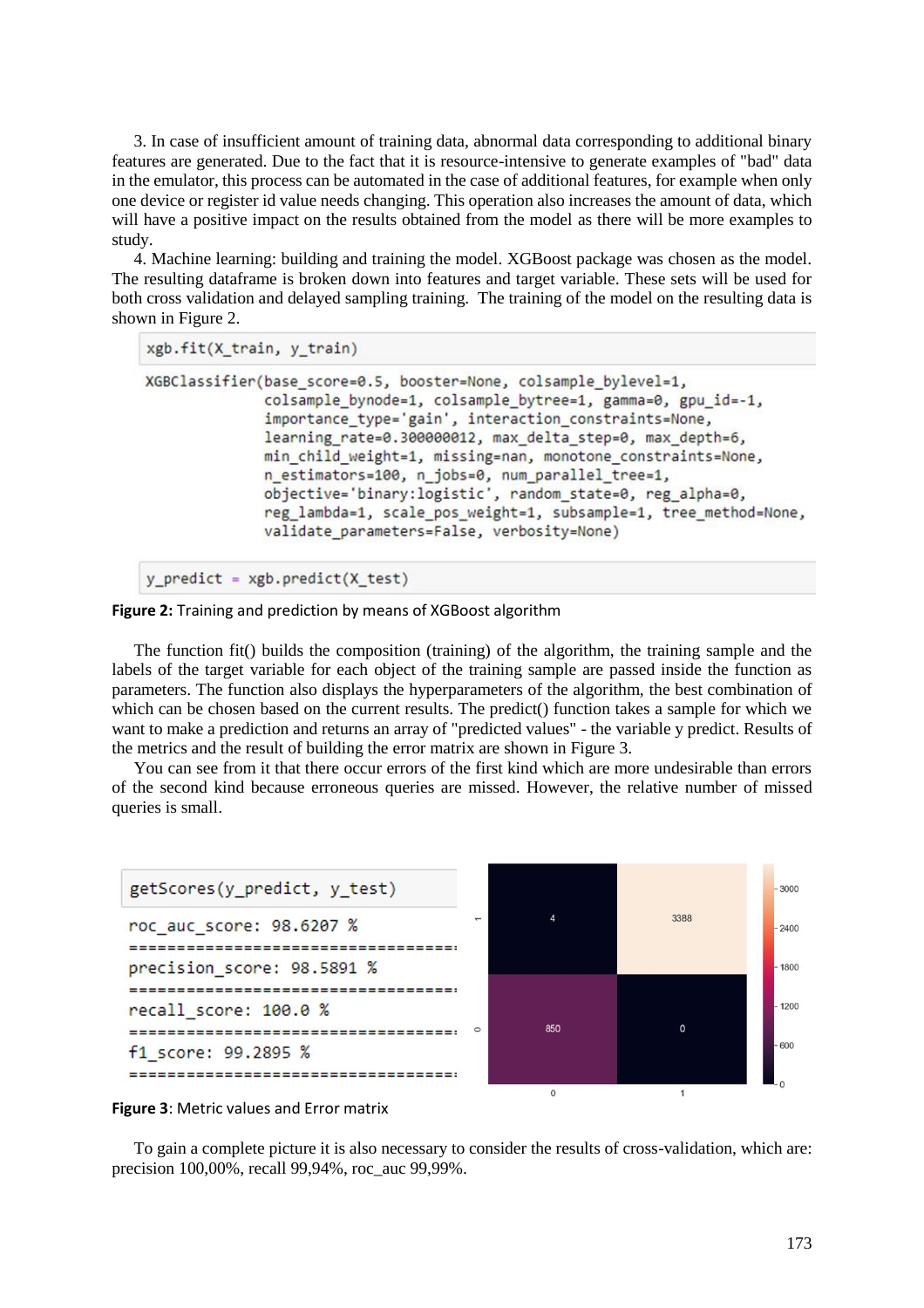Based on the cross-validation results, it can be concluded that the results were satisfactory during the validation phase of the model functioning on training data.

### **Intelligent sensor testing**

Test data is used to validate the developed and trained computer attack sensor model. These are MCS traffic dumps corresponding, in general, to the normal operation of the system, with some sporadic abnormal events. For example, wrong register numbers, register values beyond normal operation ranges, etc.

Files named dumps/dump2\_testV1\_TRM12\_CTW and dumps/dump2\_testV2\_TRM12\_CTW are used for this purpose. Steps 1, 2 of this algorithm are repeated for the test data. After that, metric values are calculated, which are shown in Figure 4 for the test data, and error matrix.



**Figure 4:** Metric values and Error matrix

The result of applying the method is positive; all 10 objects in the test data structure were found to be erroneous queries. The error matrix in Figure 4 also verifies the correctness of the results. It shows that the results are correct.

### **4. Conclusion**

The proposed information and software intelligent sensor of ITI on the communication subsystem of MCS allows you to solve the important task of identifying abnormal events both at the field level of sensors and at programmable logic controller (PLC) level.

The scientific novelty of the proposed methodology lies in the development of the model of training sampling technique, the model of intelligent sensor and its software implementation based on machine learning method XGBoost.

The testing of software implementation of smart sensor model has shown high level of reliability in terms of anomalies identification in MCS traffic. However, there may be needed further research into the development of MCS specifications and requirements, so that they could provide effective training samples formation for different levels of MCS complexity.

### **5. References**

- [1] Smart Environments, Smart Systems, Smart Industries: Series of Reports (Green Book Series) within the framework of the Russian Federation Industrial and Technological Foresight Project / Author's Team; Centre for Strategic Research North-West Foundation. - St. Petersburg, 2012. - Vol. 4. - 62 с.
- [2] Sandaruwan, G.P.H., Ranaweera, P.S. and Oleshchuk, V.A. (2013) PLC Security and Critical Infrastructure Protection. 2013 IEEE 8th International Conference on Industrial and Information